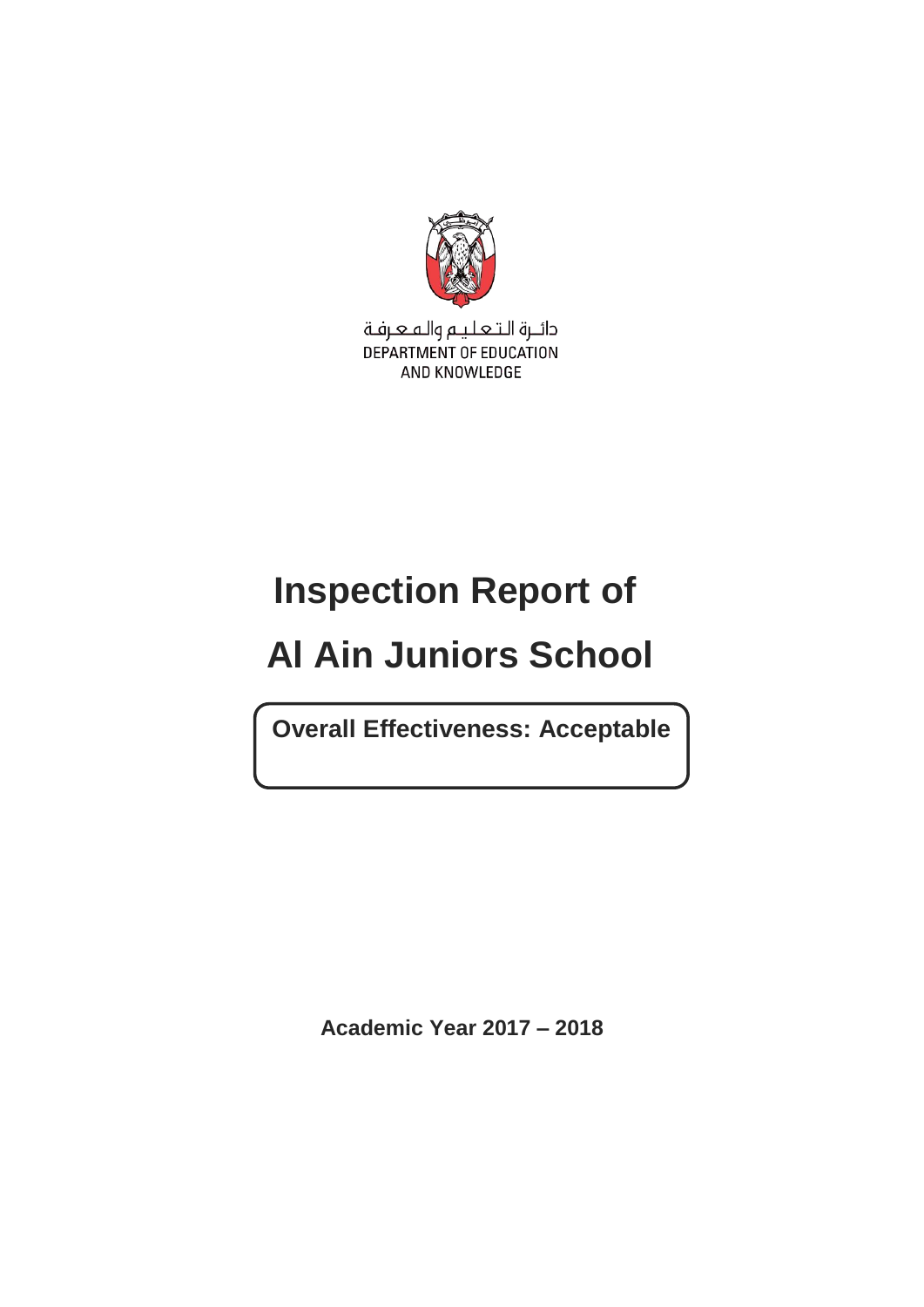

## **Contents**

| Performance Standard 2: Students' personal and social development, and their      |
|-----------------------------------------------------------------------------------|
|                                                                                   |
|                                                                                   |
| Performance Standard 5: The protection, care, guidance and support of students 17 |
|                                                                                   |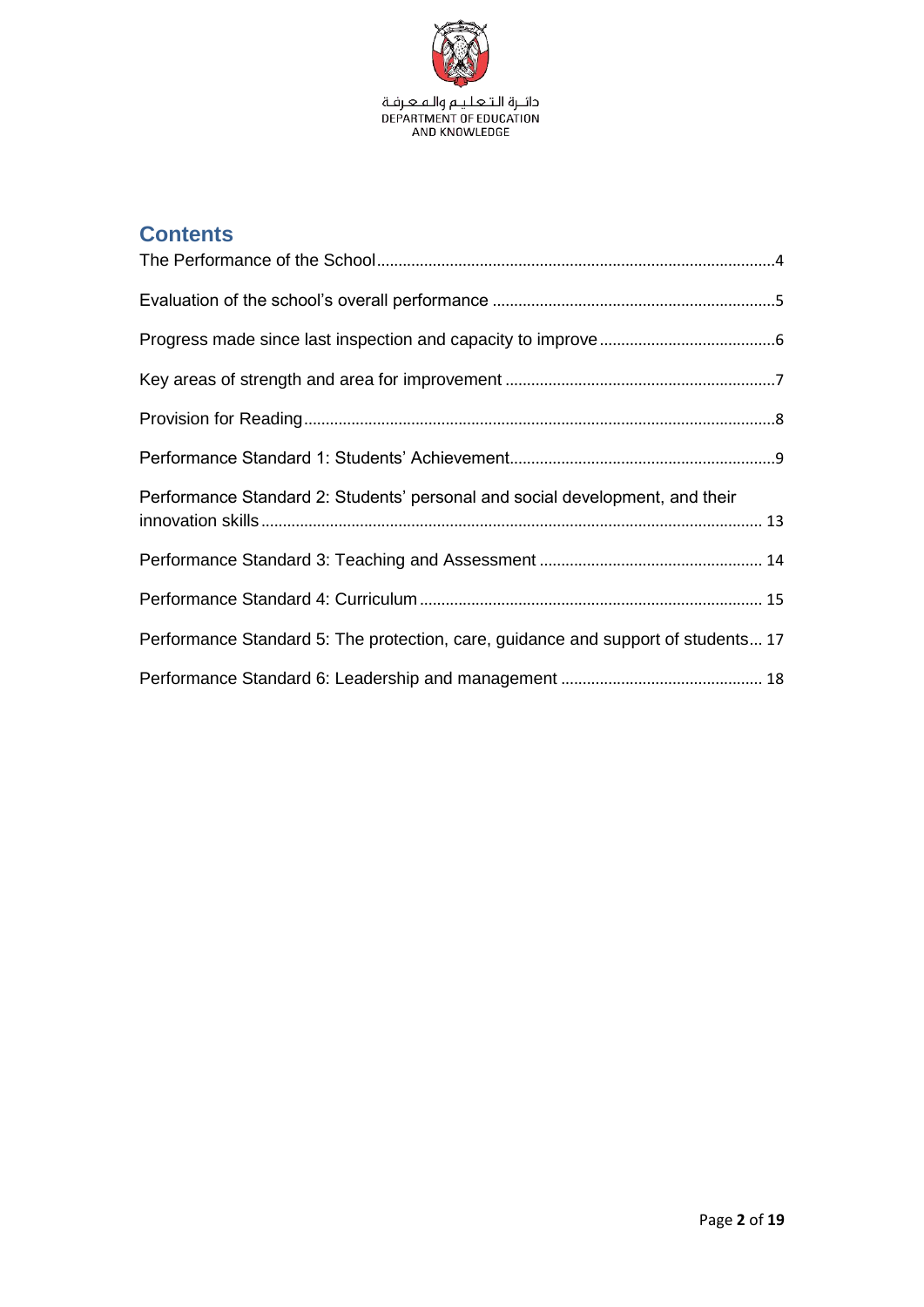

|                            | Inspection                          | from |                                                                                                                               | 14 Shaban, 1439h                                                        | to | 17 Shaban, 1439h |
|----------------------------|-------------------------------------|------|-------------------------------------------------------------------------------------------------------------------------------|-------------------------------------------------------------------------|----|------------------|
|                            | date:                               | from | 30-Apr-18                                                                                                                     |                                                                         | to | 03-May-18        |
|                            | School name                         |      |                                                                                                                               | Al Ain Juniors School                                                   |    |                  |
| <b>General Information</b> | School ID                           |      |                                                                                                                               | 9134 & 7134                                                             |    |                  |
|                            | School address                      |      |                                                                                                                               | Falaj Hazza, Al Ain                                                     |    |                  |
|                            | School telephone                    |      |                                                                                                                               | +971(0)3 781 0043 - Indian system<br>+971(0)3 781 0077 - British system |    |                  |
|                            | School official email               |      |                                                                                                                               | alainjuniors.pvt@adec.ac.a e                                            |    |                  |
|                            | School website                      |      |                                                                                                                               | www.alainjuniors.com                                                    |    |                  |
|                            | School curriculum                   |      |                                                                                                                               | Indian/British                                                          |    |                  |
|                            | School phases                       |      |                                                                                                                               | KG1 to Grade 12                                                         |    |                  |
|                            | Fee range and category              |      | Very low to low:<br>Indian: KG1 - Grade 12 - 6,600 AED to<br>11,000 AED<br>British: KG1 - Grade 12-7,600 AED to<br>16,100 AED |                                                                         |    |                  |
|                            | Number of lessons observed          |      |                                                                                                                               | 162                                                                     |    |                  |
|                            | Number of joint lessons<br>observed |      |                                                                                                                               | 15                                                                      |    |                  |
|                            | Total number of teachers            |      |                                                                                                                               | 187                                                                     |    |                  |
|                            | Turnover rate                       |      |                                                                                                                               | Indian: 5%                                                              |    | British: 25%     |
| <b>Staff Information</b>   | Number of teaching<br>assistants    |      |                                                                                                                               | 6                                                                       |    |                  |
|                            | Teacher- student ratio              |      |                                                                                                                               | KG:1:23Other phases: 1:10                                               |    |                  |
| Total number of students   |                                     |      | 2759                                                                                                                          |                                                                         |    |                  |
|                            | % of Emirati Students               |      |                                                                                                                               | 3%                                                                      |    |                  |
|                            | % of Largest nationality<br>groups  |      |                                                                                                                               | India:43<br>$\%$<br>1.                                                  |    |                  |
| <b>Student Information</b> |                                     |      |                                                                                                                               | Pakistan: 24%<br>2.<br>3.<br>Egypt: $23%$                               |    |                  |
|                            | % of SEN students                   |      |                                                                                                                               | 1%                                                                      |    |                  |
|                            | % of students per phase             |      |                                                                                                                               | KG: 15%                                                                 |    | Middle: 25%      |
|                            |                                     |      |                                                                                                                               | Primary: 45%<br>High: 15%                                               |    |                  |
|                            | Gender                              |      | <b>Boys and Girls</b>                                                                                                         |                                                                         |    |                  |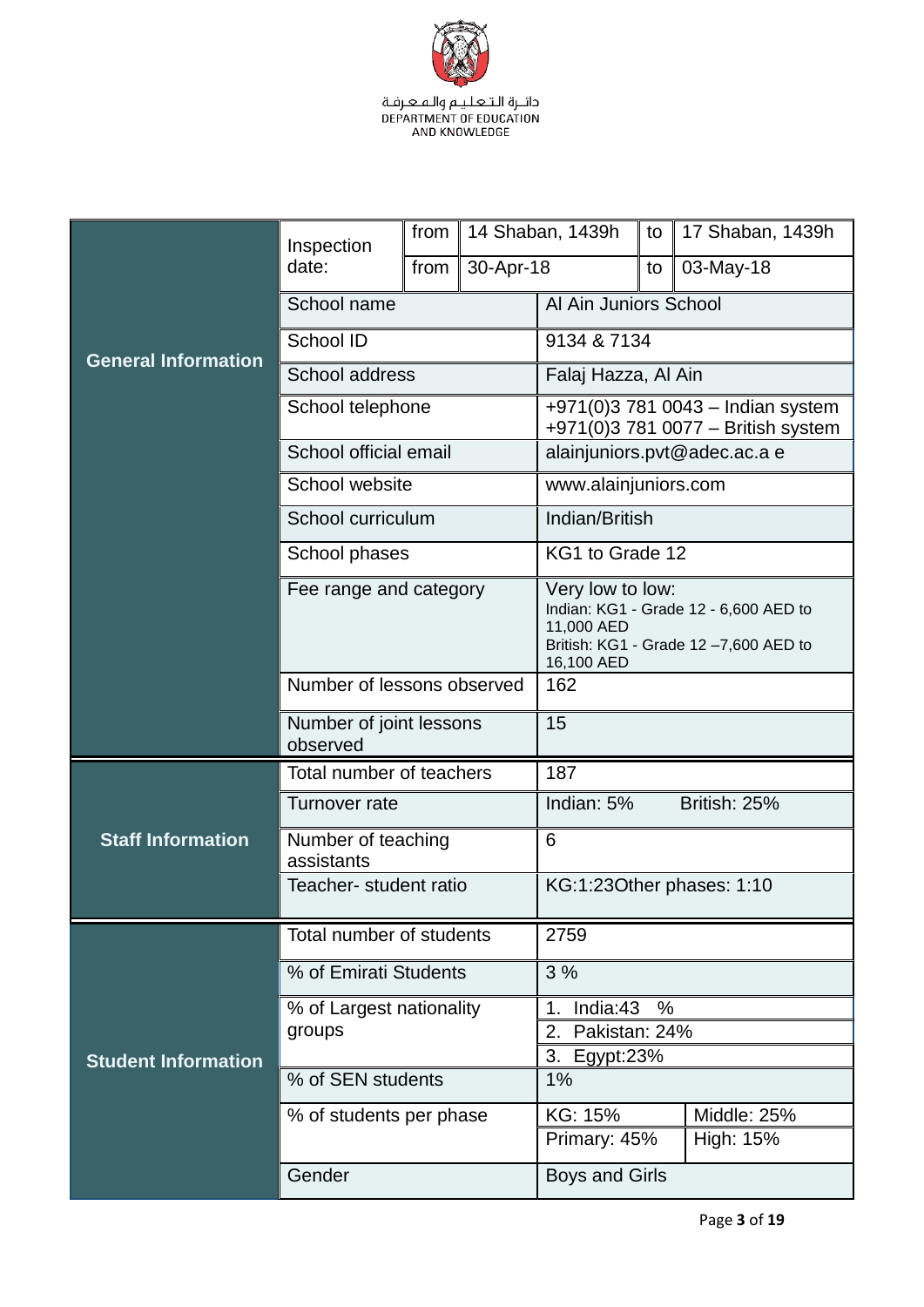

## <span id="page-3-0"></span>**The Performance of the School**

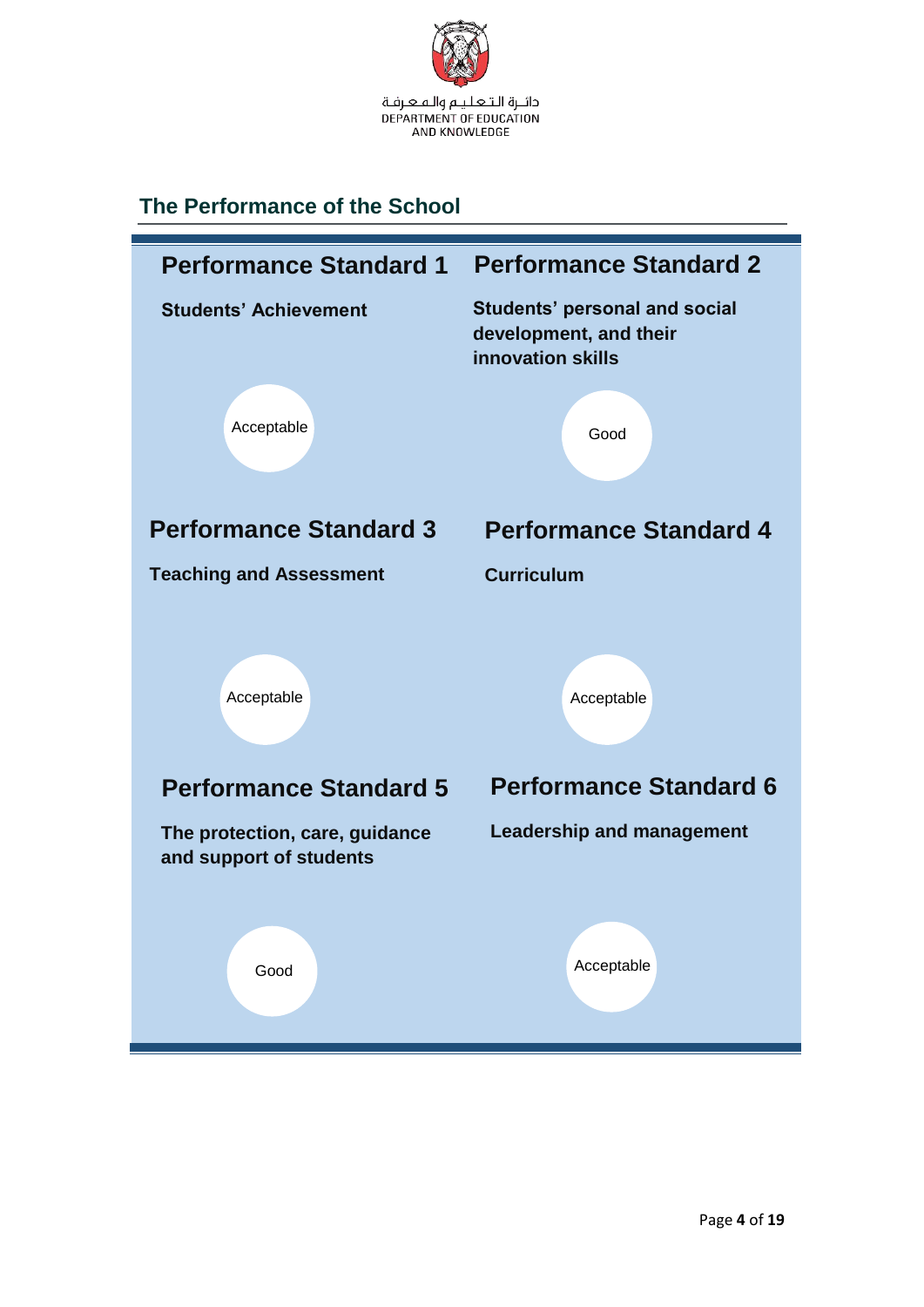

#### <span id="page-4-0"></span>**Evaluation of the school's overall performance**

- The overall performance of the school is acceptable. The school's senior leadership has changed since the previous inspection. The acting principal has created a welcoming learning environment where students and staff work together respectfully. The number on roll has increased slightly since the last inspection.
- The overall quality of students' achievement is acceptable overall. It is good in Kindergarten (KG), Islamic education, English, music and physical education (PE).Achievement has improved in mathematics in the high school. In KG, children make a good start to their learning in relation to their low starting points. The level of challenge across the school is not yet consistently strong enough to move the school up to the next grade of 'good'.
- Students' personal and social development and their innovation skills are good overall, and within that their personal development is very good. Students' behaviour is very good and their relationships with staff and other students are respectful. Students develop a good appreciation and understanding of UAE culture, heritage and Islamic values. Their knowledge of world cultures is strong.
- Teaching and assessment are acceptable overall, and good in KG. Teachers generally provide suitable lessons that support students' learning. Teacher training has led to adequate improvements in students' performance, but has yet to ensure consistency in learning across the school. Internal assessment processes have been established but most teachers do not always use assessment information to consistently provide learning experiences that fully meet the learning needs of all students and provide sufficient challenge, particularly for the most able students. Teachers do not always ensure that students act on their suggestions to improve their work.
- The curriculum is acceptable in the British and Indian sections. It is planned adequately to support continuity and progression in learning, but it is not sufficiently adapted to meet the needs of all students.
- Protection, care, guidance and support are good overall. The promotion of safe and healthy lifestyles is good. Processes to promote high attendance are very effective. Students with special educational need (SEN) and gifted and talented (G&T) receive acceptable support.
- Leadership is acceptable. Leaders have a clear vision for the school and are committed to inclusion. Partnerships with parents and the community are strong. School leaders have yet to improve students' outcomes, the quality of teaching and learning and the role of the middle leaders to monitor their subjects.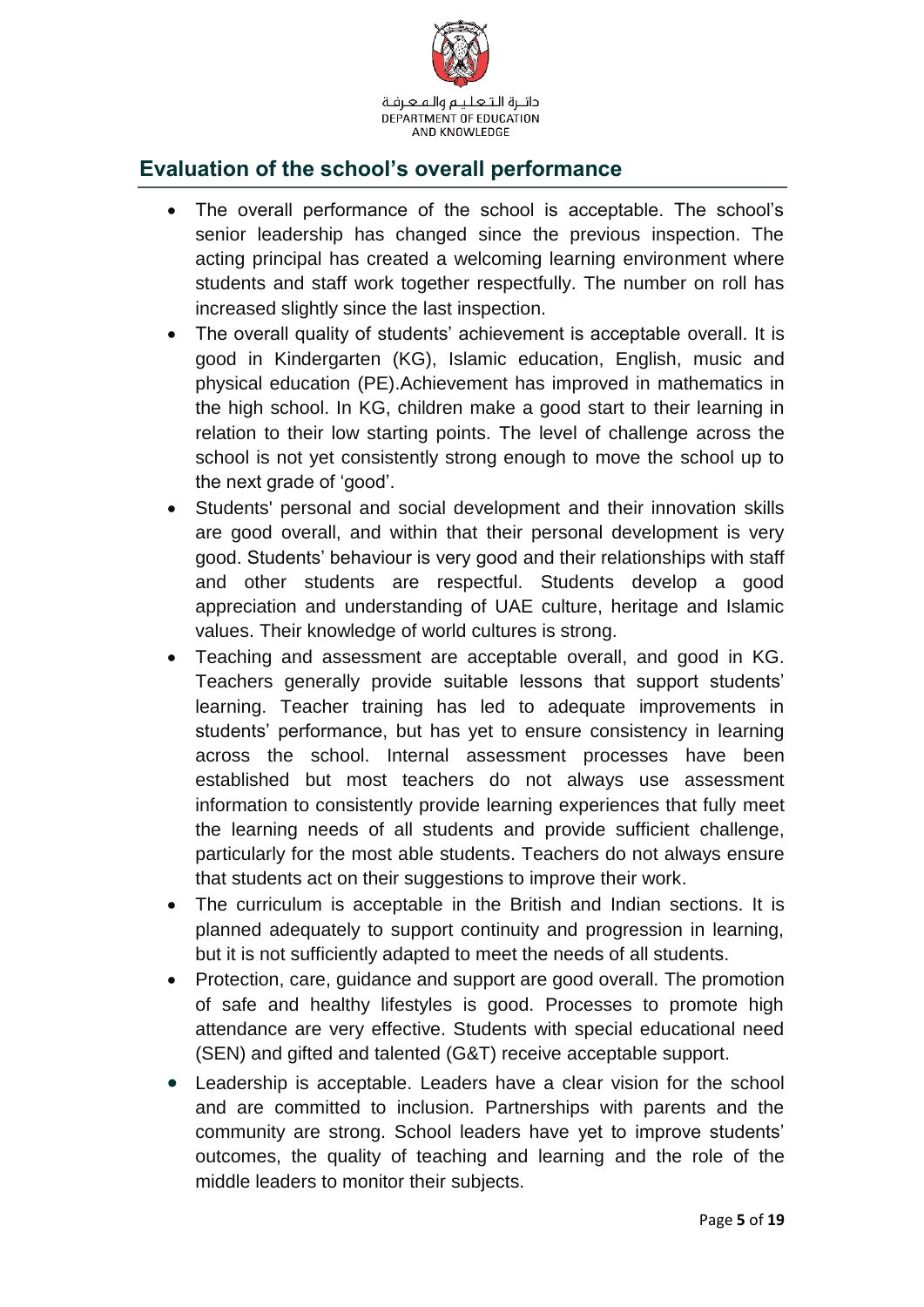

#### <span id="page-5-0"></span>**Progress made since last inspection and capacity to improve**



- The school continues to provide an acceptable quality of education and has implemented most of the recommendations from the last inspection.
- In KG, children's achievement is now consistently good. In the high school, students' achievement has now improved from weak to good in mathematics, and from weak to acceptable in science. Islamic education and English remained good in school.
- The quality of teaching and assessment is now good in KG. In the high school, it is good in mathematics and acceptable in science. Most teachers still do not use assessment information well enough to match tasks to abilities and needs. Not all teachers guide students on how they can improve the quality of their work.
- The self-evaluation form (SEF) and the school development plan (SDP) are now aligned and note most of the key priorities. Some of the actions are new and have yet to focus sufficiently on rapidly improving students' outcomes.
- This inspection has also found that students' personal development is now very good. Care, guidance and support are also good. Partnerships with parents and the community are effective and strong.
- School leaders, including governors have now raised their expectations of what students can achieve. Governors, with the support of an educational firm, are beginning to monitor the school's work closely and to follow up so that areas for improvement are being tackled and resolved. Overall, the capacity of leaders to improve the school is acceptable.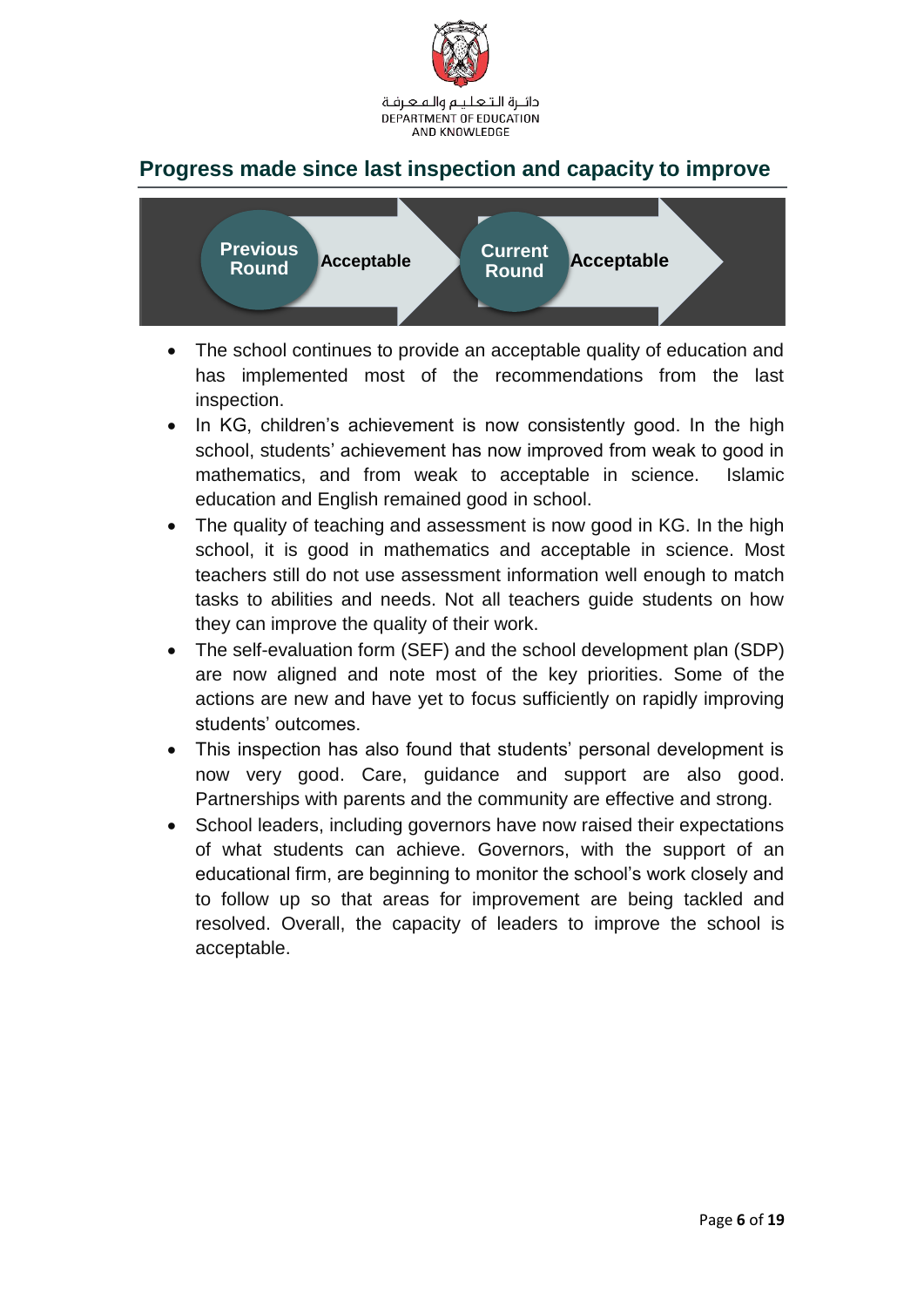

### <span id="page-6-0"></span>**Key areas of strength and area for improvement**

#### **Key areas of strength**

- Continuous improvement in KG
- Students' very good behaviour and their relationships with each other and their teachers
- Students' understanding and appreciation of UAE culture and heritage, and Islamic values
- The attention the school gives to students' welfare, health and safety
- Strong partnerships with parents and the community to enrich students' learning

#### **Key areas for improvement**

- 1. Improve students' achievement in school by:
	- i. offering more effective and regular learning experiences to help students speak in standard Arabic and further develop their writing skills in the subject
	- ii. offering more opportunities for students to develop research skills in social studies.
	- iii. providing more learning experiences in mathematics, especially in primary and middle to help students develop their critical thinking and problem-solving skills
	- iv. enhancing the provision in science to help students further develop their investigative skills.
- 2. Enhance quality teaching and learning by:
	- i. using assessment information well to plan for next steps and helping students consistently make more than expected progress
	- ii. offering high-quality feedback to help students further improve their work
	- iii. delivering appropriately challenging tasks and activities for all students within lessons, particularly for the G&T students
	- iv. providing well targeted support to help students with SEN to make the best possible progress
	- v. offering more opportunities to help students develop innovation and enterprise skills
- 3. Further improve the impact of leadership and governance by:
	- i. ensuring the curriculum is adapted effectively to meet the needs of all students
	- ii. ensuring improvement systems focus more directly on the quality of students' learning experiences to rapidly narrow gaps
	- iii. developing the role of the middle leaders so that they know how to monitor the quality of teaching in their subjects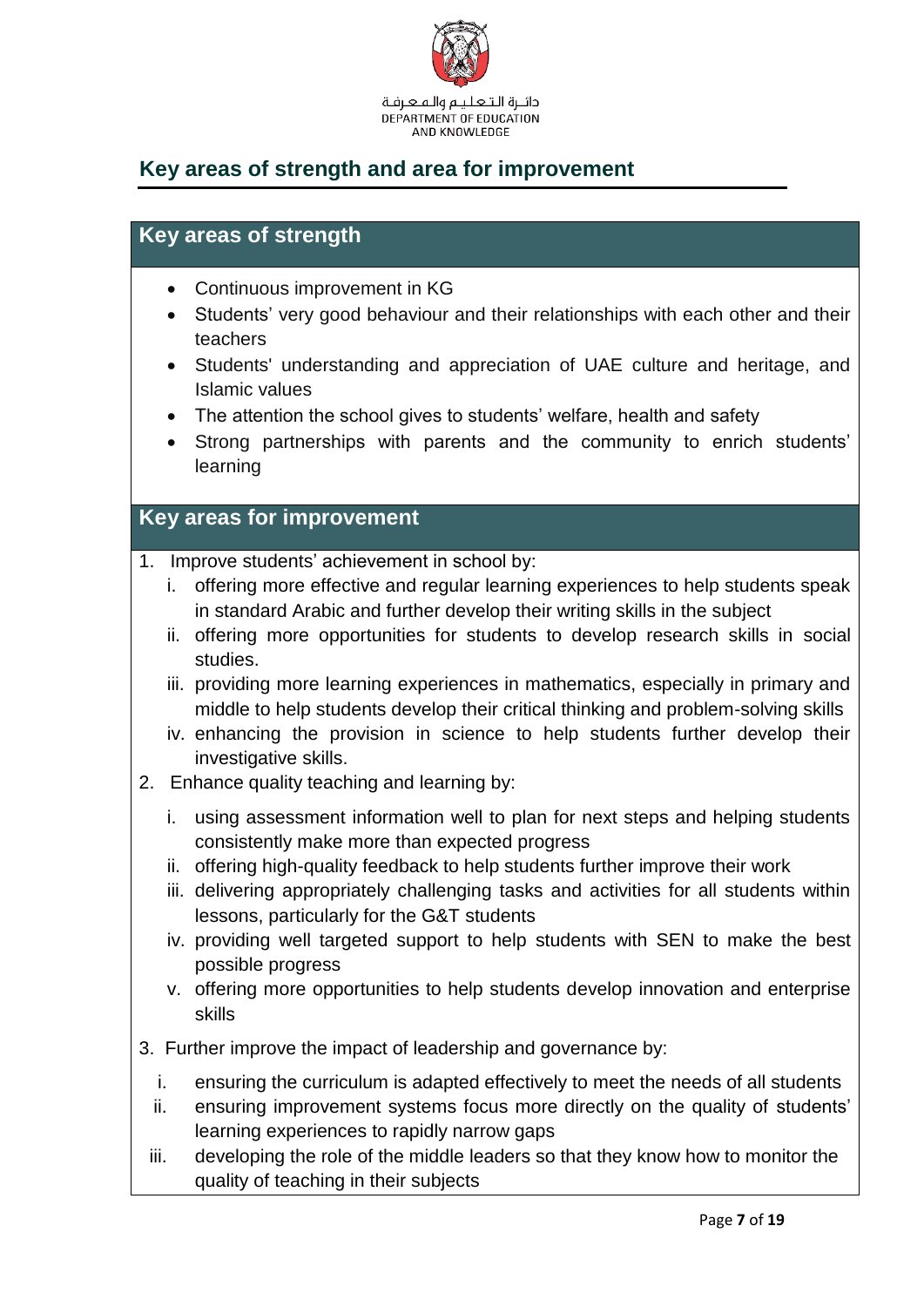

#### <span id="page-7-0"></span>**Provision for Reading**

- The school has a large library that is adequately stocked with books in English and other languages such as Arabic, Hindi and Malayalam. In KG, children have access to 'Reading Centres' where they browse through books and make choices. Children enjoy reading stories from different cultures.
- In primary, students have access to books in classes and are allocated sessions to use the library for reading with their teachers. Older students explore books in the library and use computers for research. Librarians help students to develop their research skills.
- Teachers encourage students to read in class and help them read for meaning across subjects. Older students regularly take part in reading competitions to further develop their reading skills. Students are proud of their achievement in the Quran Tajweed and poetry in English.
- The school's annual action plan prioritises the importance of reading. Since the last inspection, the school has introduced a guided reading programme in English and Arabic for KG and primary.
- Teachers have attended training to develop their understanding of reading. Teachers of Arabic and English assess the quality of reading and students' reading skills are improving steadily.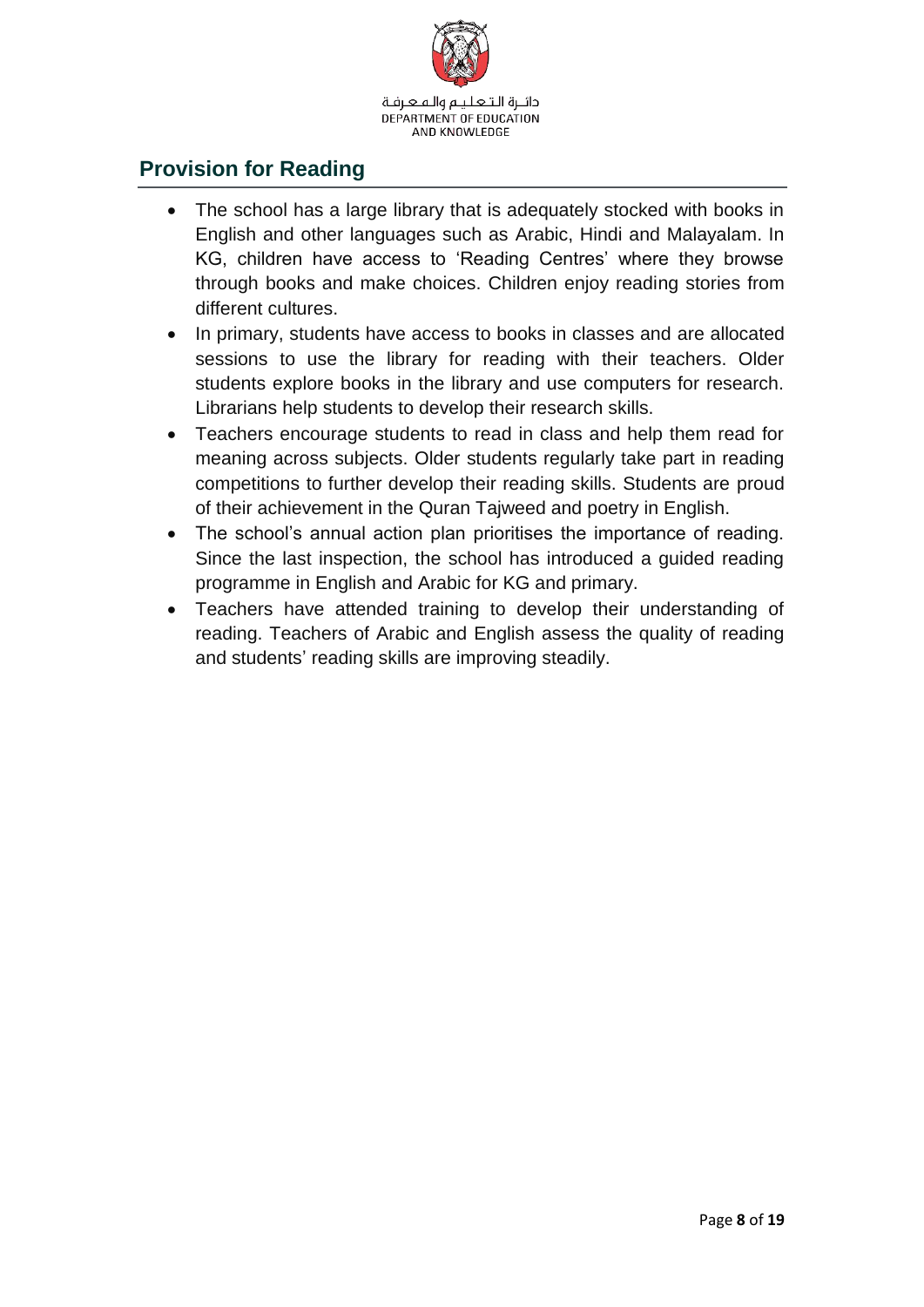

# <span id="page-8-0"></span>**Performance Standard 1: Students' Achievement**

| <b>Students' achievement Indicators</b> |                   | <b>KG</b> | <b>Primary</b> | <b>Middle</b> | <b>High</b> |
|-----------------------------------------|-------------------|-----------|----------------|---------------|-------------|
| <b>Islamic</b>                          | <b>Attainment</b> | N/A       | Good           | Good          | Good        |
| <b>Education</b>                        | <b>Progress</b>   | N/A       | Good           | Good          | Good        |
| <b>Arabic</b>                           | <b>Attainment</b> | N/A       | Acceptable     | Acceptable    | Acceptable  |
| (as a First<br>Language)                | <b>Progress</b>   | N/A       | Acceptable     | Acceptable    | Acceptable  |
| <b>Arabic</b>                           | <b>Attainment</b> | N/A       | Acceptable     | Acceptable    | Acceptable  |
| (as additional<br>Language)             | <b>Progress</b>   | N/A       | Acceptable     | Acceptable    | Acceptable  |
| <b>Social Studies</b>                   | <b>Attainment</b> | N/A       | Acceptable     | Acceptable    | N/A         |
|                                         | <b>Progress</b>   | N/A       | Acceptable     | Acceptable    | N/A         |
| <b>English</b>                          | <b>Attainment</b> | Good      | Good           | Good          | Good        |
|                                         | <b>Progress</b>   | Good      | Good           | Good          | Good        |
|                                         | <b>Attainment</b> | Good      | Acceptable     | Acceptable    | Good        |
| <b>Mathematics</b>                      | <b>Progress</b>   | Good      | Acceptable     | Acceptable    | Good        |
|                                         | <b>Attainment</b> | Good      | Acceptable     | Acceptable    | Acceptable  |
| <b>Science</b>                          | <b>Progress</b>   | Good      | Acceptable     | Acceptable    | Acceptable  |
| <b>Other subjects</b>                   | <b>Attainment</b> | Good      | Good           | Good          | Good        |
| (Art, Music, PE)                        | <b>Progress</b>   | Good      | Good           | Good          | Good        |
| <b>Learning Skills</b>                  |                   | Good      | Acceptable     | Acceptable    | Acceptable  |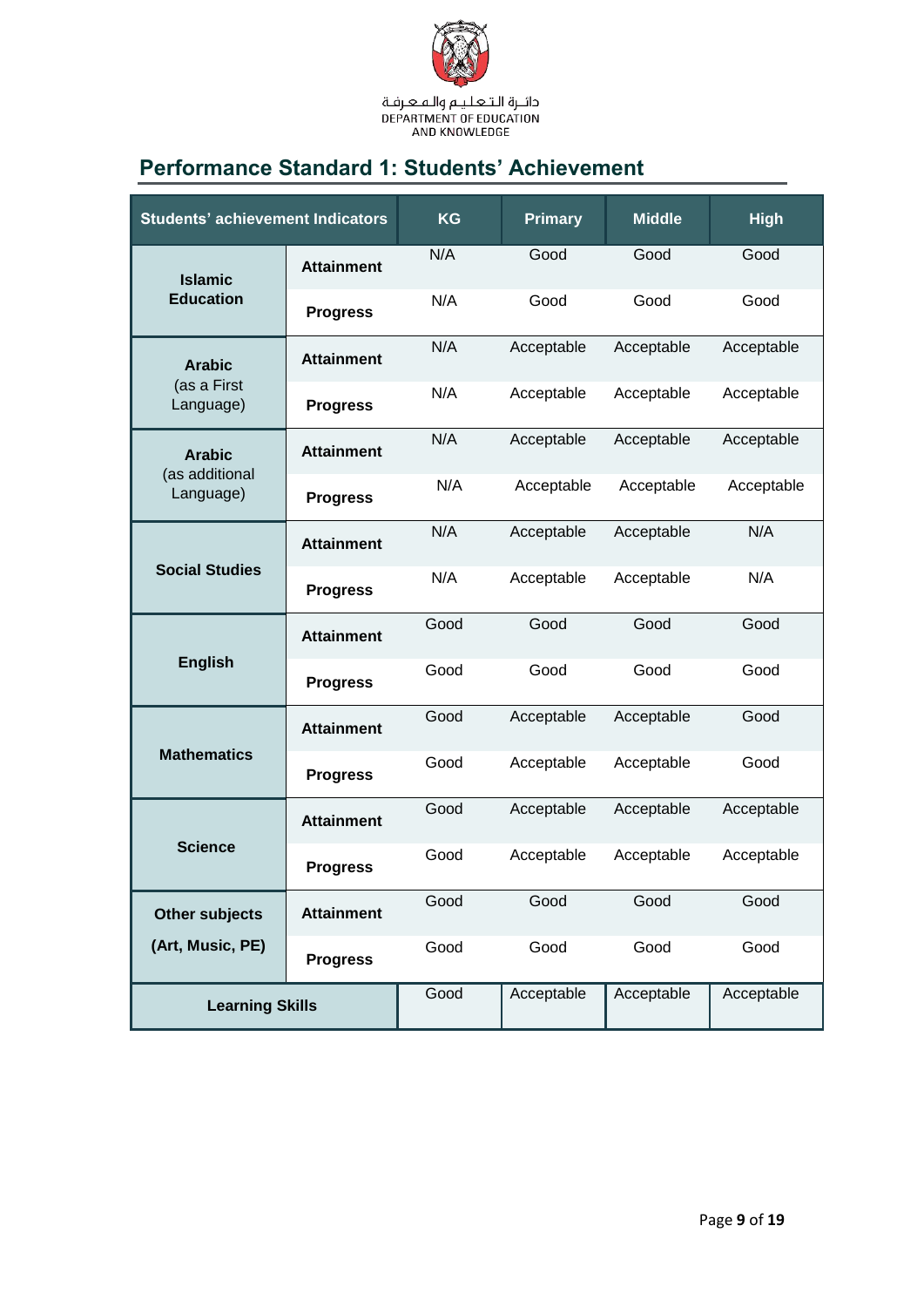

#### **Overall achievement**

- The overall quality of students' achievement is acceptable. The school's assessment data shows that the large majority of students attain above age-expectations and make very good progress but this was not borne out by the learning observed during the inspection. The inspection found that attainment is acceptable overall; and that in KG, children consistently make good gains in relation to their starting points.
- IGCSE results indicate that students' attainment is good in English and mathematics and is acceptable overall in sciences. AS/ A-level results show that the large majority of students are attaining above age-related levels and international standards in mathematics and in line in sciences.
- End of term results for Grades 12 show that students' performance was outstanding in Islamic education and good in Arabic. In Central Board of Secondary Education(CBSE) examinations, students' attainment is at least good in English, mathematics and sciences. These levels of achievement are only partially supported by inspection evidence.
- Students make acceptable progress overall in lessons. SEN and G&T students make progress similar to that of their peers, as do boys and girls across the British and Indian sections.

#### **Subjects**

- Students' achievement in **Islamic education** is good overall and the majority attain above the curriculum levels and can relate their Islamic values to real life situations. In Grade 1, students develop good knowledge of etiquettes in Islam. Throughout the school, students recite the Qur'an expressively and apply Tajweed rules effectively.
- Students' achievement in **Arabic as a first language** is acceptable overall. Most students are acquiring acceptable listening skills and their reading and comprehension skills are improving steadily. Students' speaking skills are less well developed and students speak in their own dialects and not standard Arabic. Students can write short sentences, but their writing skills are not yet fully developed.
- Students' achievement in **Arabic as a second language** is acceptable overall and most develop knowledge and skills that are in line with the curriculum expectations. They develop adequate listening skills that enable them to follow instructions. Students can read and write suitable short sentences but their speaking skills are less well developed.
- Students' achievement is **social studies** is acceptable and most achieve in line with the curriculum levels. In primary, students can interpret basic maps. In middle, students learn about vegetation in the UAE, perform basic research, analyse and summarise their findings. Research and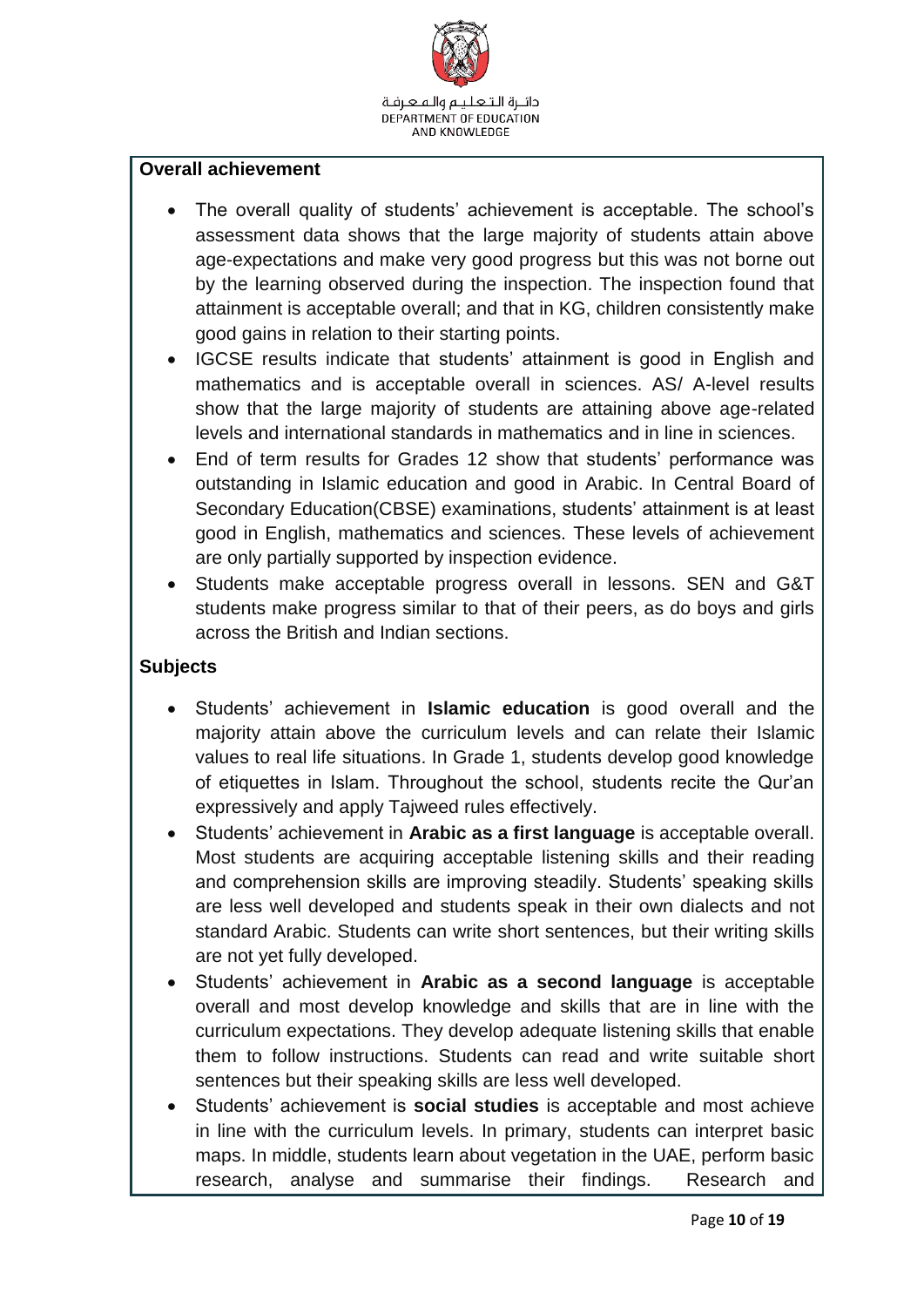

investigative skills are less well developed.

- In the British section, students' achievement in **English** is good overall. In KG, children develop good speaking and listening skills; and use their good knowledge of letters and sounds to write their names and simple sentences. In Grade 4, students acquire good knowledge of homophones and use them well to construct meaningful sentences.
- In High, students are articulate and confidently lead on debates and write effectively for different purposes. In the Indian section, students' achievement in **English** is good. The majority of students attain above the curriculum levels. In KG, children listen attentively and can share their ideas with others. In the High school, students confidently communicate their ideas in speaking and in writing.
- In the British section, students' achievement in **mathematics** is acceptable overall and it is good in KG and High. Most students attain in line with the curriculum standards. In KG, children can order numerals and count reliably up to a given number. In primary and middle, students develop acceptable knowledge and skills to calculate and solve-problems. By the time, they reach High, students confidently solve problems and develop good critical thinking skills.

In the Indian section, students' achievement in **mathematics** is acceptable overall and it is good in KG and High. In KG, children can sort and match objects by colour and shape and explain why. . In the primary and middle, children develop satisfactory skills to tackle simple to moderate mathematical operations. In High, students develop good reasoning and problem-solving skills.

- In the British section, students' achievement in **science** is acceptable overall and it is good in KG. Most students attain in line with the agerelated expectations. In KG, children explore resources well and learn how things work such as finding out how objects can sink or float. In Grade 3, students can identify and explain the functions of the digestive organs in a human body. Throughout the school, students' research and investigative skills are less developed.
- In the Indian section, students' achievement in **science** is acceptable overall and it is good in KG. In KG, children learn about the importance of personal hygiene to reduce the risk of infection. In the rest of the school, research and investigation are not sufficiently developed.
- Students' achievement in **other subjects** is good. In KG, children enjoy music and rhymes. Students appreciate art from different countries; and engage well in physical education and sports competitions. Students make good progress in information and communication technology (ICT) and computer science; and make good progress in accountancy, economics and marketing. Students achieve well in languages such as Hindi and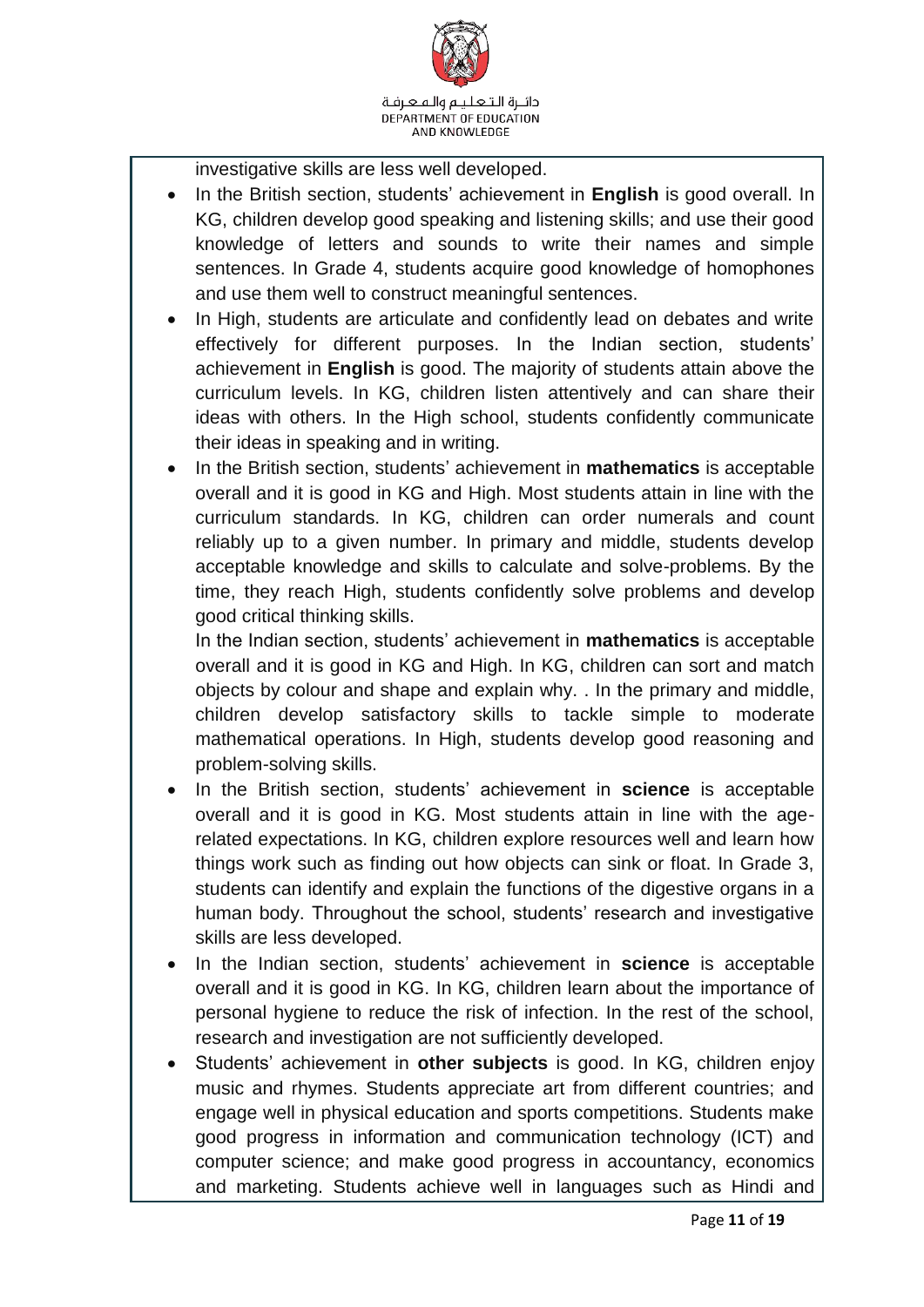

Malayalam.

#### **Learning skills**

 Students' learning skills are acceptable overall and good in KG. Students interact well with one another and relate their learning well to the real world. Students use laptops to support their learning. However, they do not have enough opportunities to be innovative so that they can deepen their learning. Their critical thinking, problem-solving and investigative skills are not sufficiently developed.

### **Areas of Relative Strength:**

- Students' performance in IGCSE in English and mathematics
- Children's improved achievement in KG

- Students' achievement in primary, middle and high.
- Development of key learning skills including innovation, critical thinking and problem solving.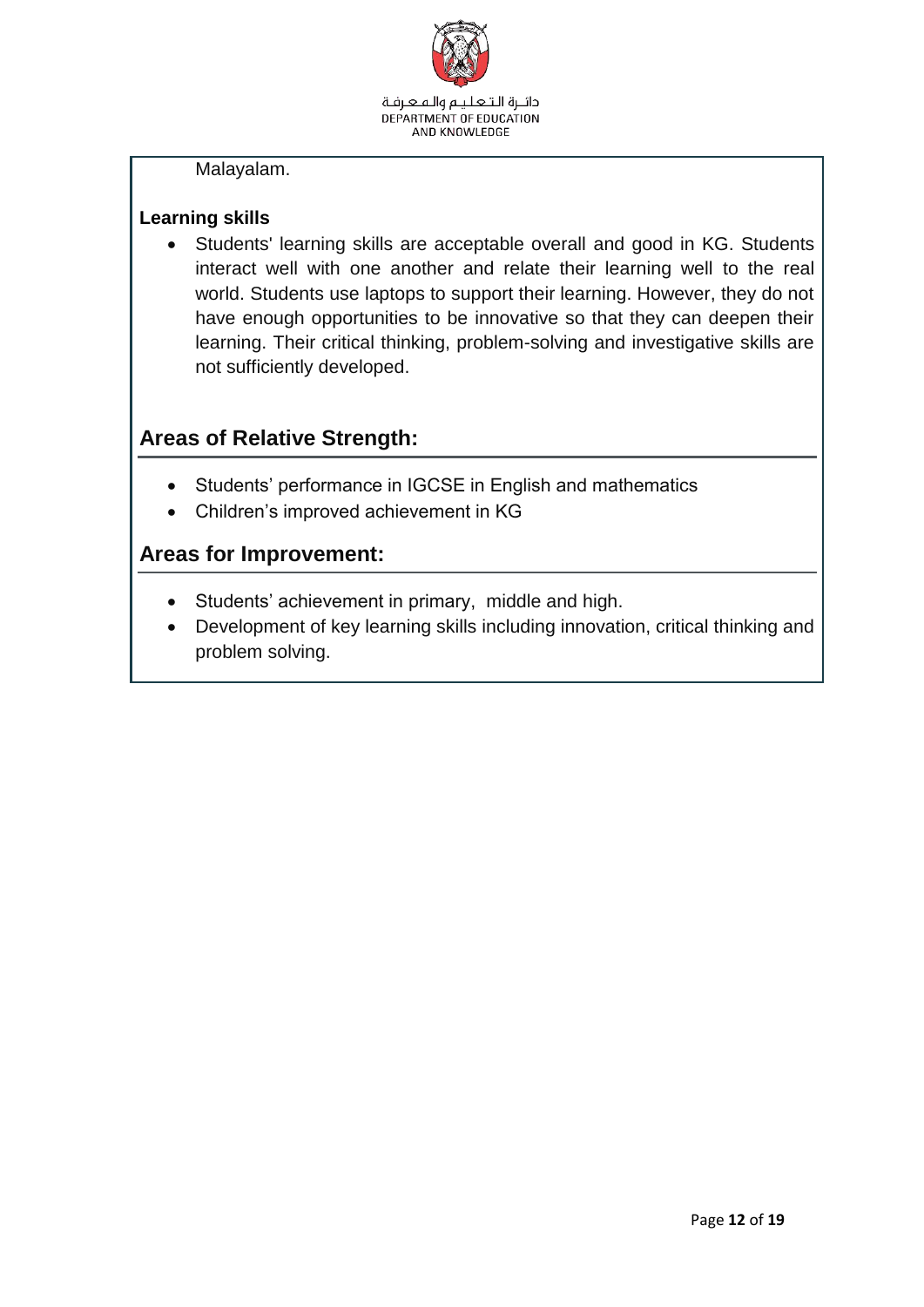

## <span id="page-12-0"></span>**Performance Standard 2: Students' personal and social development, and their innovation skills**

| Students' personal and social<br>development, and their innovation<br>skills Indicators | <b>KG</b> | <b>Primary</b> | <b>Middle</b> | <b>High</b> |
|-----------------------------------------------------------------------------------------|-----------|----------------|---------------|-------------|
| <b>Personal development</b>                                                             | Very Good | Very Good      | Very Good     | Very Good   |
| Understanding of Islamic values and<br>awareness of Emirati and<br>world<br>cultures    | Good      | Good           | Good          | Good        |
| Social responsibility and innovation<br>skills                                          | Good      | Good           | Good          | Good        |

- The overall quality of students' personal and social development is good. Students behave well and demonstrate positive attitudes to learning. Their relationships with staff and their peers are productive and respectful.
- Students have a good understanding of healthy living. They engage in a range of activities which help them to understand the importance of eating healthily. They regularly participate in physical exercise and sports competitions. Students' attendance at 97% is very good, reflecting their enjoyment of learning. Students are punctual to school and lessons.
- Students have a good appreciation and understanding of Islamic values and Emirati culture. During assemblies, students lead on recitation of the Holy Qur'an and supplications. They celebrate different Islamic occasions Students understand the importance of their heritage and show good understanding of other world cultures as in their celebration of 'Colours of the World Festival'.
- Students develop good leadership skills overall and these are very good in High. Students participate in events that support national and global communities. Older students actively join in the 'Model of the United Nations' debate, exploring global warming issues. Students raise funds to help others and contribute well to recycling initiatives to improve the school and locality.
- Students develop a good work ethic. In KG, children are creative in their play, but innovation skills and enterprise are not yet a strong feature in school.

#### **Areas of Relative Strength:**

- Students' behaviour and their relationships with each other and staff.
- Students' understanding of the UAE culture, heritage and Islamic values.

#### **Areas for Improvement:**

Students' development of innovation and enterprise skills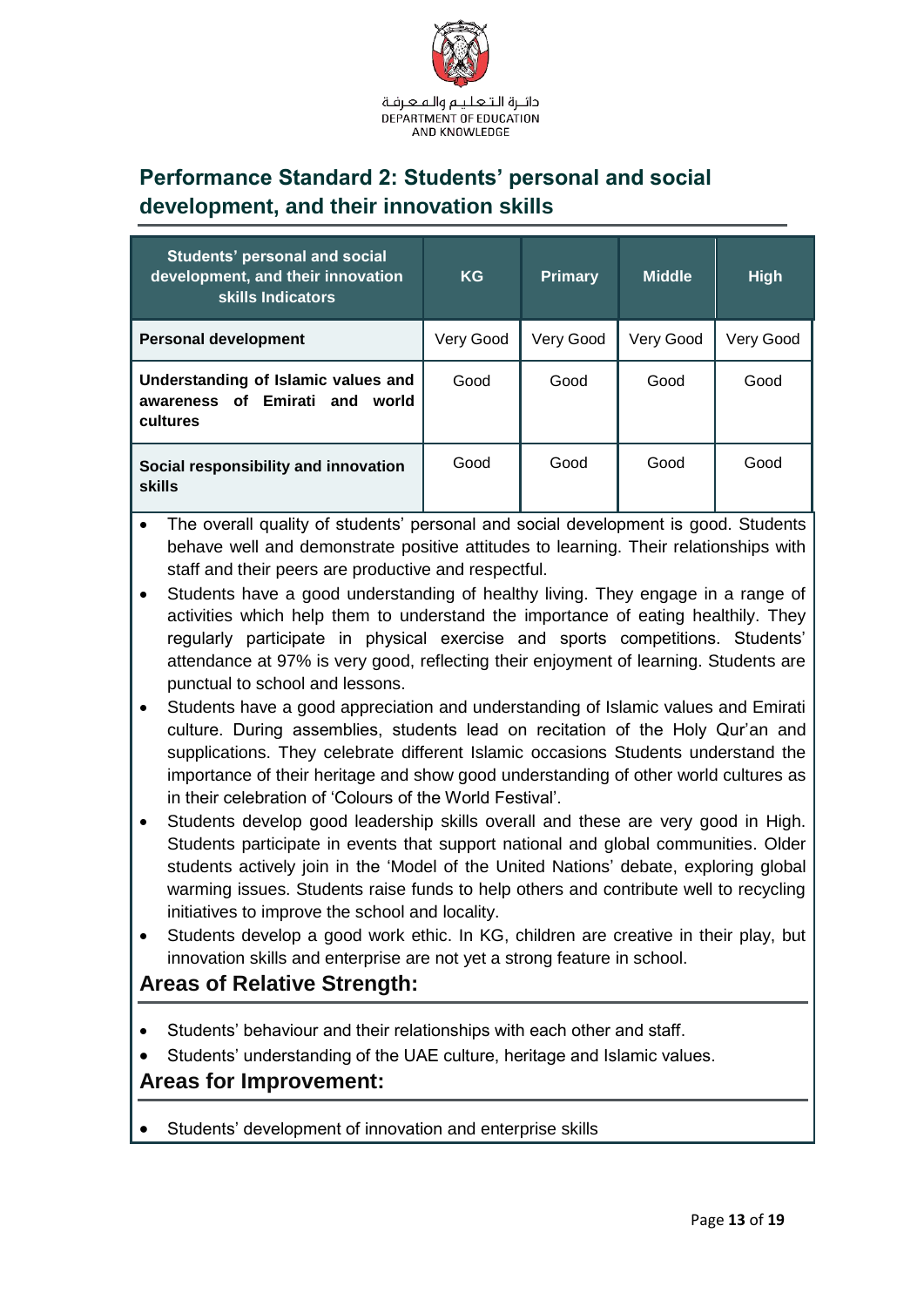

## <span id="page-13-0"></span>**Performance Standard 3: Teaching and Assessment**

| <b>Teaching and Assessment</b><br><b>Indicators</b> | <b>KG</b> | <b>Primary</b> | <b>Middle</b> | <b>High</b> |
|-----------------------------------------------------|-----------|----------------|---------------|-------------|
| <b>Teaching for effective learning</b>              | Good      | Acceptable     | Acceptable    | Acceptable  |
| <b>Assessment</b>                                   | Good      | Acceptable     | Acceptable    | Acceptable  |

- Teaching and assessment are acceptable overall and good in KG. Most teachers demonstrate secure subject knowledge and use it adequately to support students' learning. They plan and deliver suitable activities to engage most students in their learning. In KG, teachers effectively apply their understanding of how children learn and develop in their teaching.
- Most teachers ask questions to test students' understanding. They encourage collaboration and dialogue and help students to meet the learning expectations. In the most effective lessons, teachers challenge students' thinking. In these lessons, as a result, students work at a brisk pace and make rapid progress. Overall, teachers use adequate strategies to meet the needs of individuals and groups of students. However, the needs of SEN and G&T students are not always met well enough. Teaching often does not include sufficient opportunities for students to be innovative and to think critically.
- Internal assessment processes are implemented regularly and are linked to the school's curriculum standards. The school has good systems to compare students' performance against national and international standards. Teachers have reasonable knowledge of what students know and need to learn next. However, most teachers do not use assessment data effectively to match tasks to all students' abilities and needs.
- Most teachers mark students' work regularly, but they do not always inform students what they can do next to improve the quality of their work.

#### **Areas of Relative Strength:**

- Teachers' secure subject knowledge.
- Benchmarking against national and international standards.

- Use of assessment information to meet students' abilities and needs.
- High quality written feedback to enable students to improve their work.
- Opportunities for innovation, problem-solving, critical thinking and investigative skills.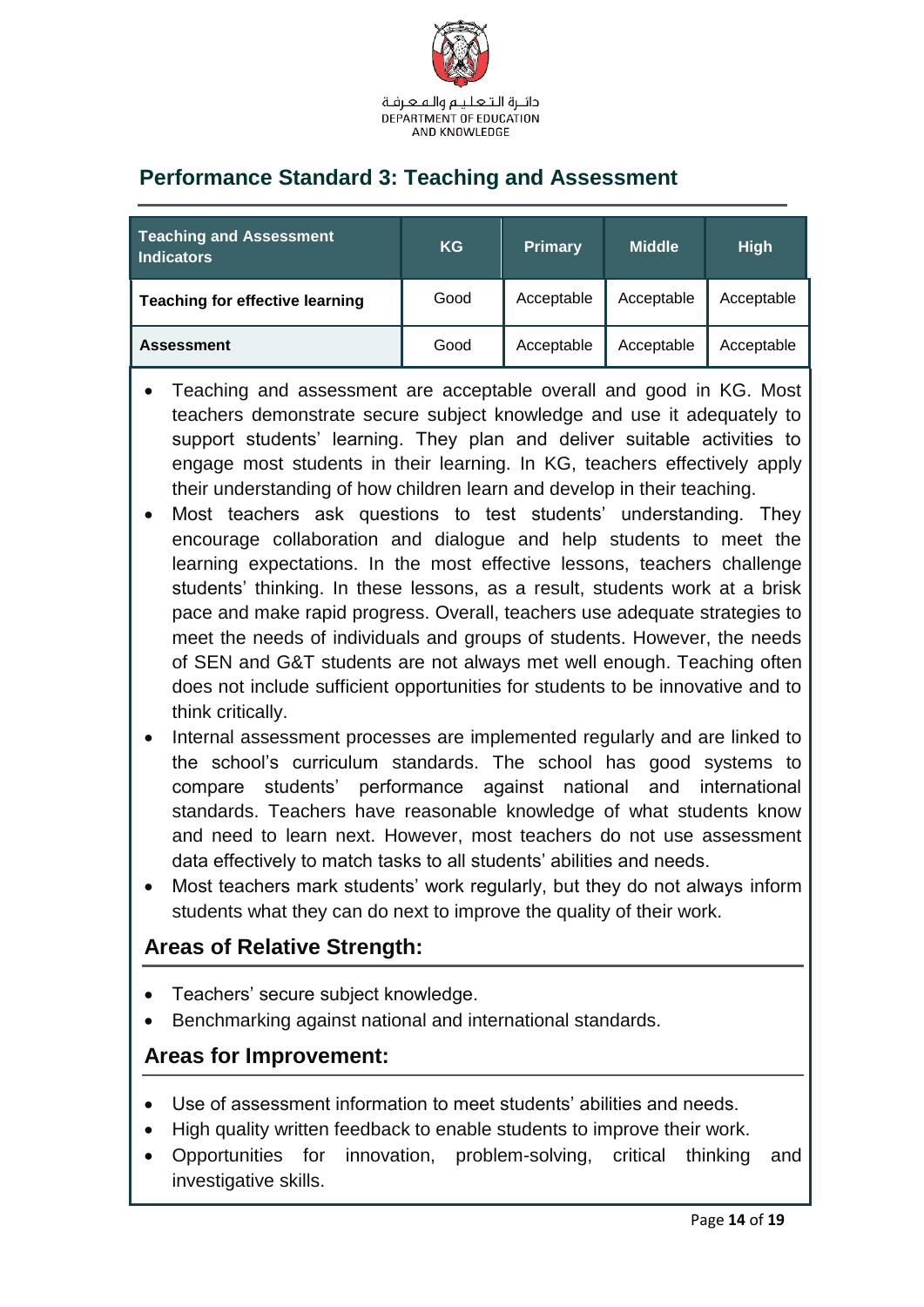

## <span id="page-14-0"></span>**Performance Standard 4: Curriculum**

| <b>Curriculum Indicators</b>                   | <b>KG</b> | <b>Primary</b> | <b>Middle</b> | <b>High</b> |
|------------------------------------------------|-----------|----------------|---------------|-------------|
| <b>Curriculum design and</b><br>implementation | Good      | Acceptable     | Acceptable    | Acceptable  |
| <b>Curriculum adaptation</b>                   | Good      | Acceptable     | Acceptable    | Acceptable  |

- The overall quality of the curriculum is acceptable and it is good in KG. The school follows the British curriculum that it has adapted to meet the learning needs of most students. It also follows the Indian curriculum, known as Central Board of Secondary Education (CBSE). The school provides education for both curricula from KG1 to Grade 12.
- The curriculum is broad and balanced. Careful planning ensures that learning progresses appropriately in most of the key subjects. The curriculum provides well for KG, in Islamic education and English in both sections. Curricular choices are acceptable overall. Older students are adequately prepared for their future education.
- Cross-curricular links are good, helping students to transfer knowledge and skills between different subjects. The school has recently reviewed curriculum planning to establish which aspects impact most positively on students' learning.
- The school suitably modifies its curriculum to meet the needs and interests of most students, but teachers do not always plan and deliver lessons that sufficiently match students' abilities and needs. The curriculum is enhanced by a range of extra-curricular activities and visits to places of interests. Opportunities to develop innovation in lessons, critical thinking, enterprise and investigation are limited.
- The curriculum makes good links with Emirati life and UAE culture and heritage. Students are enabled to participate in a range of activities such as 'National Day' and 'Year of Sheikh Zayed'. Consequently, students develop a clear understanding of the UAE values and culture.
- The new Moral Education programme is taught in English and in Arabic as a discrete subject. It is also integrated well in other aspects of the curriculum. Students learn about kindness, tolerance and respect. This results in students developing good understanding of moral values.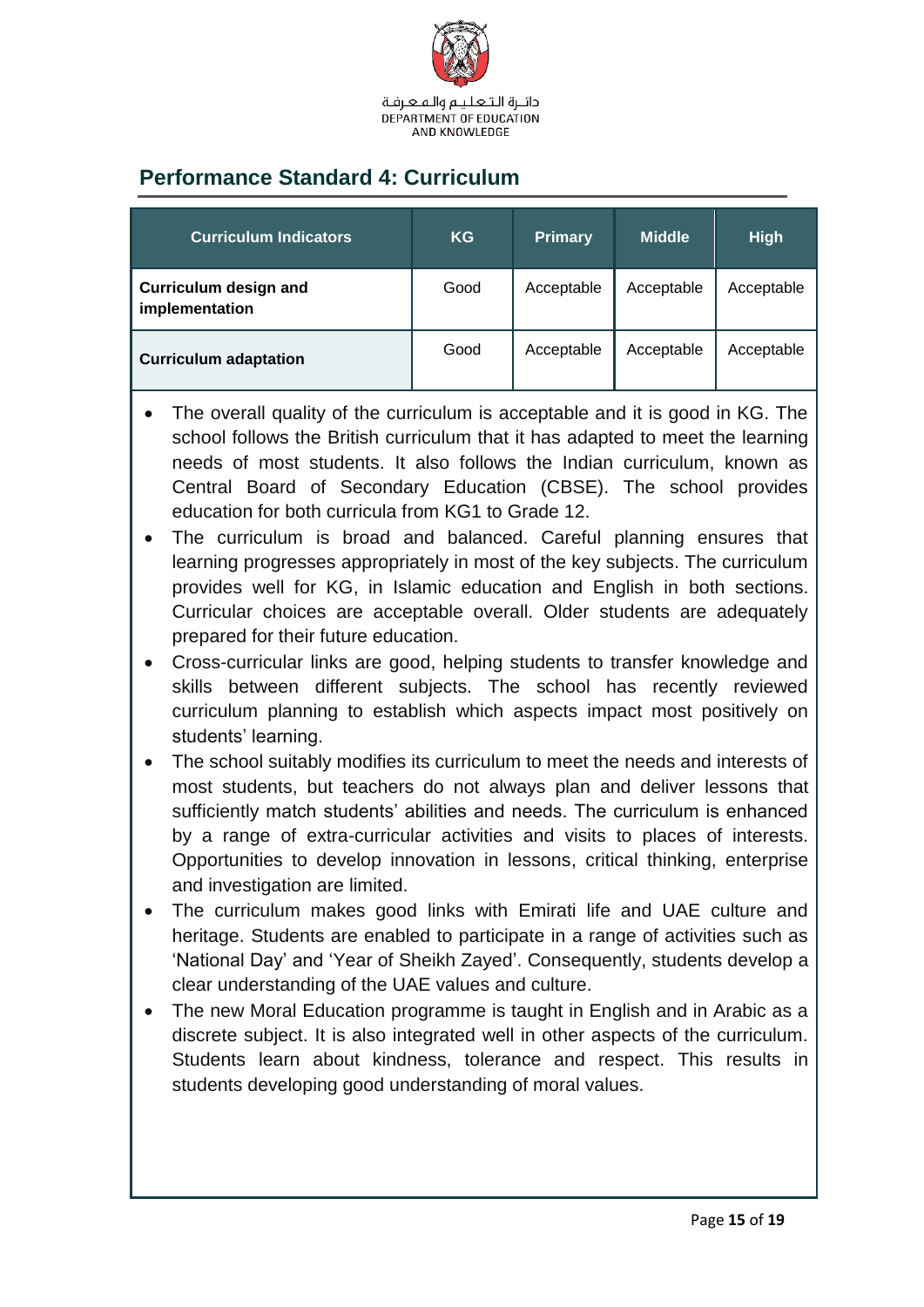

دائـرة الـتـعـلـيـم والـمـعـرفـة DEPARTMENT OF EDUCATION AND KNOWLEDGE

#### **Areas of Relative Strength:**

- Strong links between different subjects that facilitate the transfer of knowledge and skills between them.
- Links with UAE culture and heritage to support understanding of the UAE culture and society

- The adaptation of the curriculum to meet the abilities and needs of all students.
- Better provision for innovation, critical thinking, enterprise and investigation in all subjects.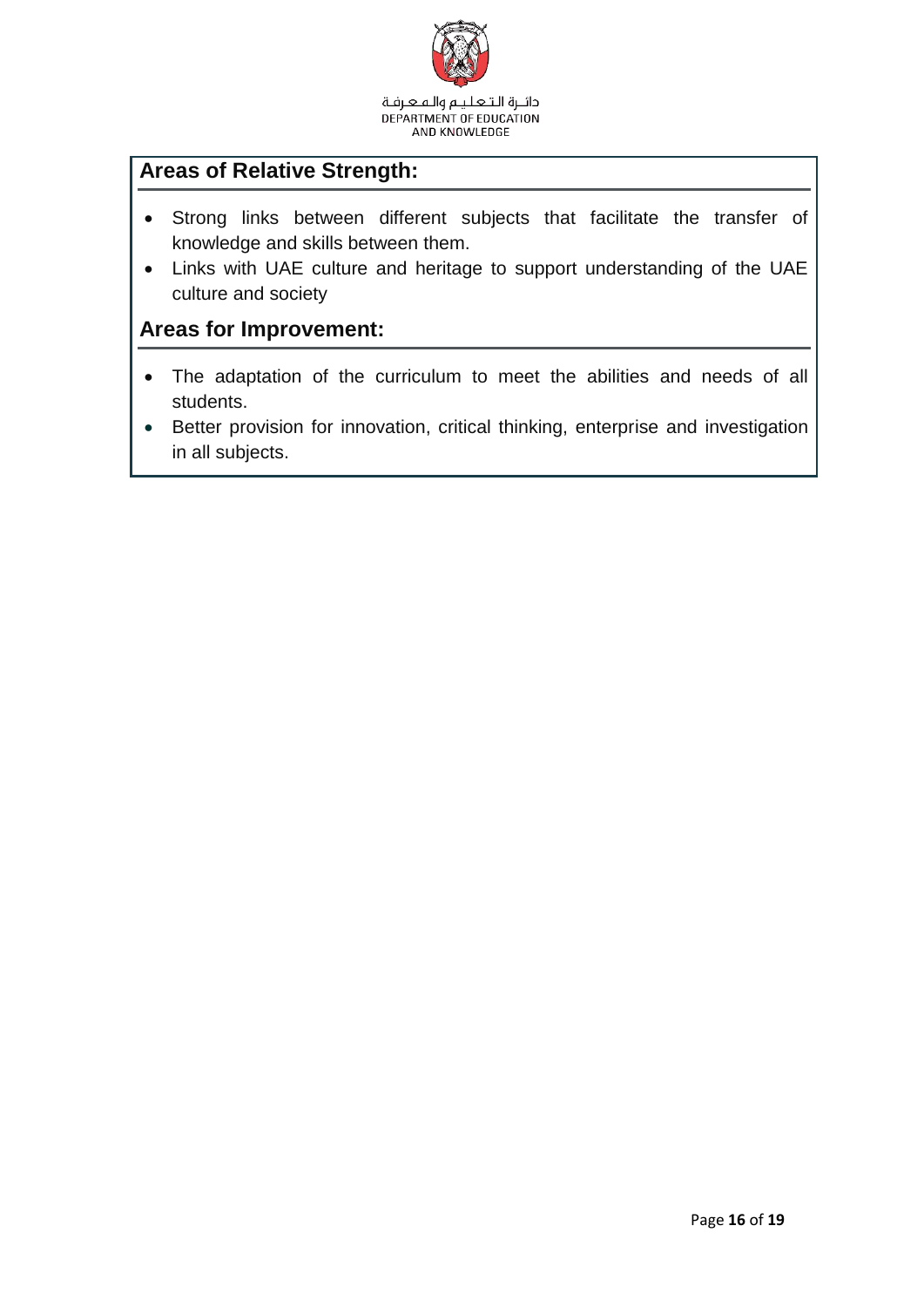

#### <span id="page-16-0"></span>**Performance Standard 5: The protection, care, guidance and support of students**

| The protection, care, guidance<br>and support of students<br><b>Indicators</b>                          | <b>KG</b> | <b>Primary</b> | <b>Middle</b> | <b>High</b> |
|---------------------------------------------------------------------------------------------------------|-----------|----------------|---------------|-------------|
| including<br><b>Health</b><br>safety,<br>and<br>child<br>arrangements<br>for<br>protection/safeguarding | Good      | Good           | Good          | Good        |
| <b>Care and support</b>                                                                                 | Good      | Good           | Good          | Good        |

- The overall quality of protection, care, guidance and support of students is good. The school has effective safeguarding policies and procedures. Staff have attended training to keep children safe. Parents and children have access to such procedures. As a result, students feel safe and secure and can ask for help, if needed. Older students are knowledgeable of internet safety.
- Health and safety procedures are effective and the school conducts regular and thorough checks on the premises and resources, including supervision of students in school, and on transport. The school's record keeping and maintenance are good. Staff effectively log any concerns and take immediate action to improve their practice. The premises are fit for purpose, but they have yet to be suited to the needs of all students.
- School nurses help students to learn about healthy lifestyles. Teachers reinforce this learning in class. Students develop a good knowledge about the benefits of exercise and the importance of a balanced diet. In KG, children know that they must wash their hands before eating and why this is important.
- The school manages students' behaviour very well. Arrangements to promote high levels of attendance and punctuality are successful. The school has recently recruited a SEN co-ordinator who has begun to work with professionals to identify SEN and G&T students. Staff help G&T students to develop their talents and interests through extra-curricular provision such as drama, poetry competitions and attendance at sporting events. Provision in class does not always challenge their learning. Teachers do not always provide sufficient support for SEN students.
- Staff attend well to the needs of students' social and emotional development. Older students receive good support on careers and next destinations.

#### **Areas of Relative Strength:**

- Procedures to keep students safe and secure
- Systems to improve attendance and punctuality

- More support for SEN and challenge for G&T students
- The premises to meet the needs of all students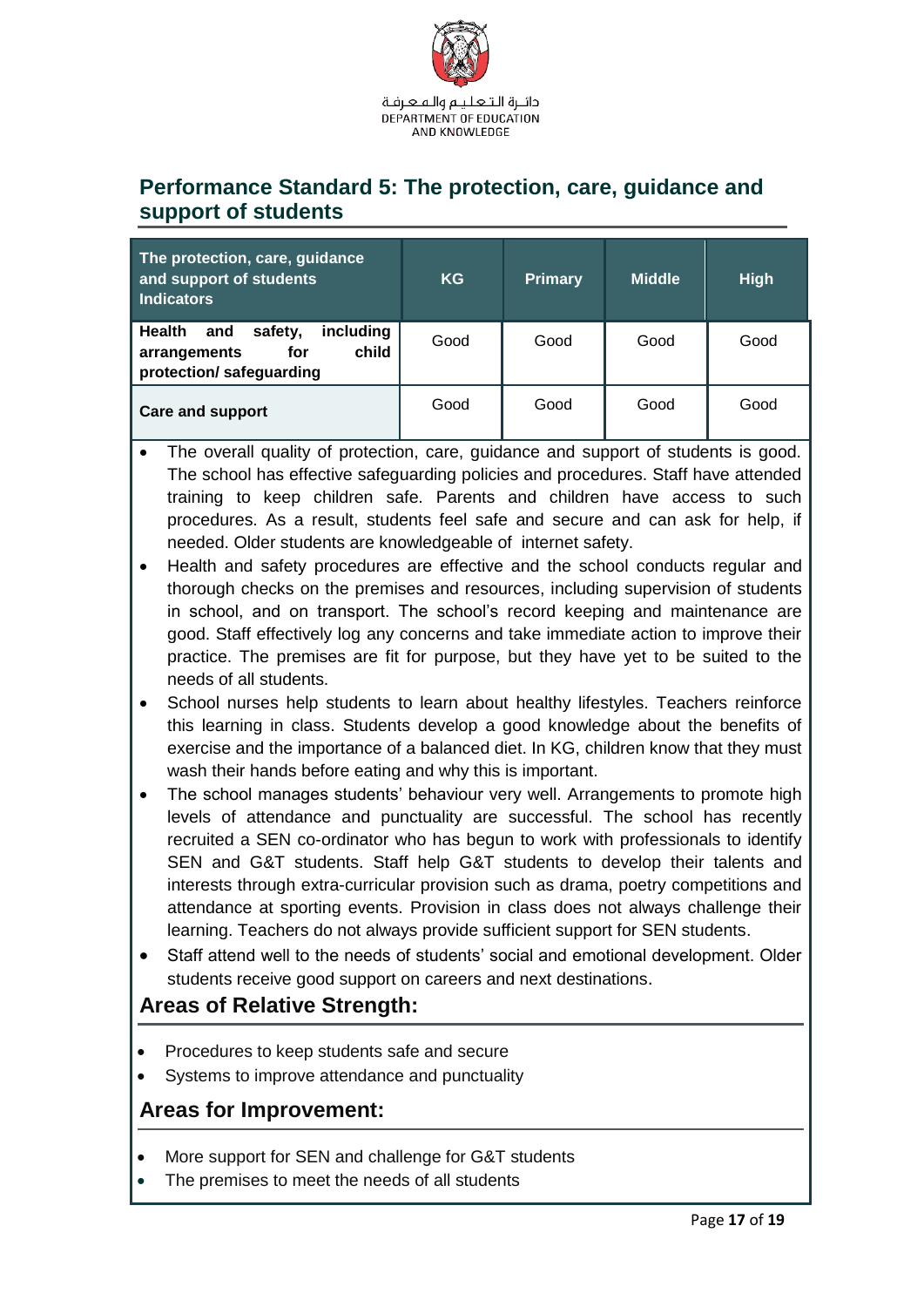

## <span id="page-17-0"></span>**Performance Standard 6: Leadership and management**

| Leadership and management Indicators           |            |  |  |  |
|------------------------------------------------|------------|--|--|--|
| The effectiveness of leadership                | Acceptable |  |  |  |
| Self-evaluation and improvement planning       | Acceptable |  |  |  |
| Partnerships with parents and the community    | Good       |  |  |  |
| Governance                                     | Acceptable |  |  |  |
| Management, staffing, facilities and resources | Acceptable |  |  |  |

- The overall quality of leadership and management is acceptable. The acting principal together and newly appointed leadership team sets a clear vision and direction for the school that is aligned with the UAE priorities. Morale throughout the school is positive and relationships and communication are professional.
- The school evaluates itself accurately. SEF report and SDP are aligned as they identify and highlight most of the key areas for improvement and show how these will be accomplished. Senior leaders have set clear roles for staff, and have now begun to monitor lessons and hold teachers accountable for their work. School leaders have also started to use assessment information to identify and set clear priorities for improvement. Some of the targets set are relatively new and have yet to improve students' outcomes and the quality of teaching and assessment. Not all middle leaders monitor the quality of teaching and learning in their subjects with sufficient rigour.
- Partnerships with parents are good. Parents visit the school regularly and support on festivals and reading. They appreciate the careful consideration of their views and the helpful information they receive from staff on their children's academic progress and well-being. Strong links with the local and wider community enrich the curriculum and students' learning.
- Governance is acceptable. The governing body responds supportively to the resource needs of the school. They now meet regularly with senior leaders and are beginning to hold them accountable for the school's performance. Governors receive guidance from an educational firm that support their understanding of where the school is at in relation to academic performance.
- The school runs smoothly and routines ensure students have access to suitable lessons and activities. Staff are suitably qualified and they support students appropriately. The premises and resources are adequate.
- To enhance students' performance, the school is taking part in international examinations such as IGCSE and AS/A levels to promote UAE priorities. The